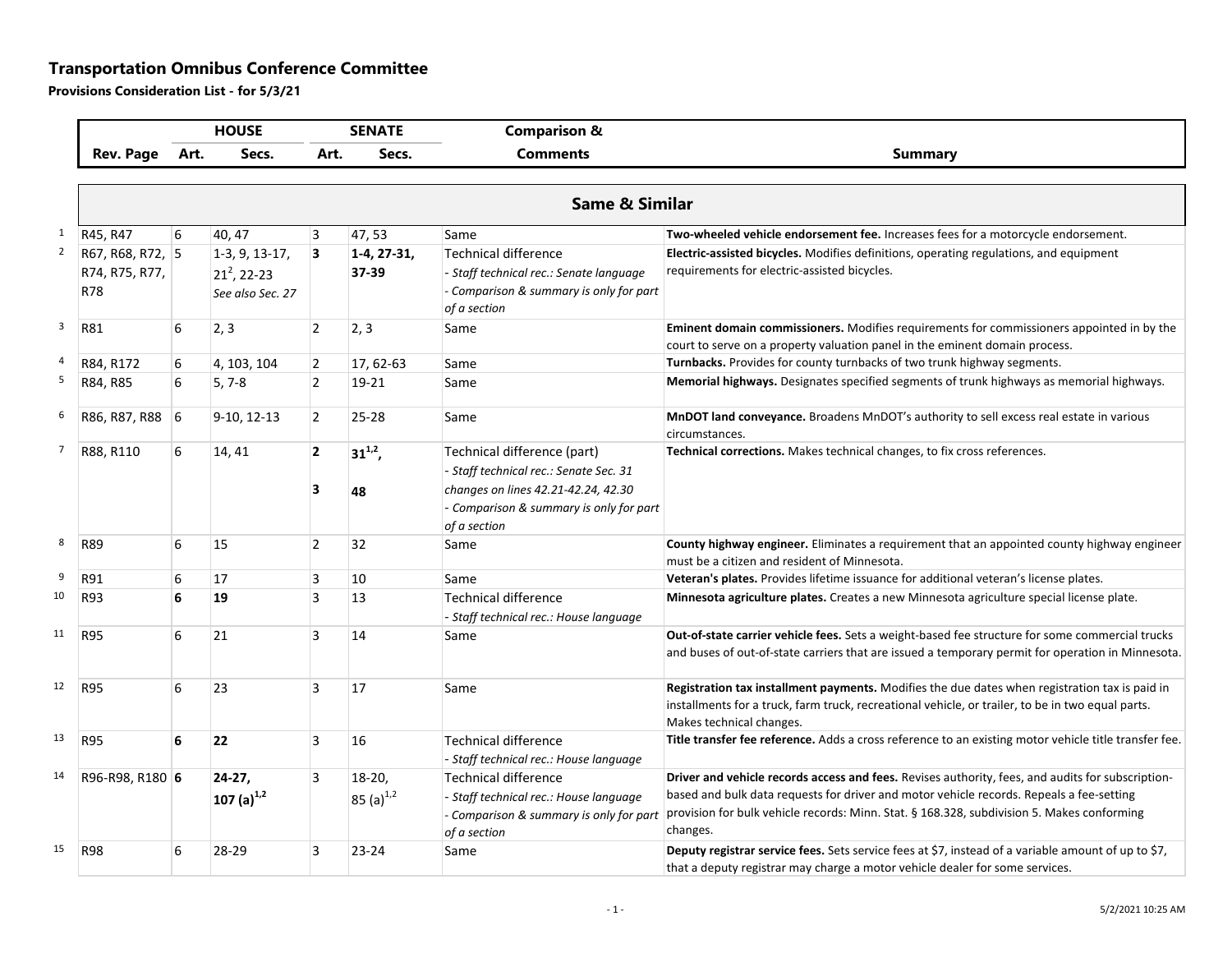## **Transportation Omnibus Conference Committee**

**Provisions Consideration List - for 5/3/21**

|    |                                    | <b>HOUSE</b> |                                     | <b>SENATE</b>  |                                    | <b>Comparison &amp;</b>                                                                                                          |                                                                                                                                                                                                                                         |
|----|------------------------------------|--------------|-------------------------------------|----------------|------------------------------------|----------------------------------------------------------------------------------------------------------------------------------|-----------------------------------------------------------------------------------------------------------------------------------------------------------------------------------------------------------------------------------------|
|    | <b>Rev. Page</b>                   | Art.         | Secs.                               | Art.           | Secs.                              | <b>Comments</b>                                                                                                                  | <b>Summary</b>                                                                                                                                                                                                                          |
| 16 | R <sub>100</sub>                   | 6            | 31                                  | 3              | 34                                 | Same                                                                                                                             | Crash reports. Broadens permitted disclosure of motor vehicle crash reports produced by law<br>enforcement officers following a collision.                                                                                              |
| 17 | R100, R103,<br>R104, R105,<br>R170 | 6            | 30, 32, 35-36,<br>100               | 3              | 33, 36, 41-42,<br>78               | Technical difference<br>- Staff technical rec.: House language                                                                   | Animal-drawn vehicle regulations. Revises traffic regulations for animal-drawn vehicles.                                                                                                                                                |
| 18 | R103, R104,<br>R180                | 6            | 33-34.<br>107 $(c)^{1,2}$           | 3              | 40, 85 (b) $^{1,2}$                | <b>Technical difference</b><br>- Staff technical rec.: House language<br>- Comparison & summary is only for part<br>of a section | School bus inspections. Revises and codifies school bus inspection standards. Clarifies<br>terminology. Repeals administrative rules on school bus inspections.                                                                         |
| 19 | R105                               | 6            | 37                                  | $\overline{2}$ | 34                                 | Same                                                                                                                             | Escort vehicles. Modifies escort vehicle mandates when a load exceeds the dimensional limits.                                                                                                                                           |
| 20 | R113                               | 6            | 44                                  | 3              | 50                                 | Same                                                                                                                             | Variance for homebound individuals. Authorizes the Department of Public Safety to provide, for<br>a person who is homebound, a variance from in-person photo requirements to obtain or renew a<br>Minnesota identification card.        |
| 21 | R121                               | 6            | 55 <sup>2</sup><br>See also Sec. 53 | 3              | $58^2$                             | Same (para. (f) only)<br>- Staff technical rec.: Senate language<br>- Comparison & summary is only for part<br>of a section      | Reinstatement fee installment payments.<br>HOUSE & SENATE: paragraph (f) eliminates a required certification as eligible for a public<br>defender in order to pay some revoked license reinstatement fees in two installments.          |
| 22 | R143                               | 6            | $63^2$                              | $\overline{2}$ | $43^{1,2}$                         | Same (para. (d) only)<br>- Staff technical rec.: House language<br>- Comparison & summary is only for part<br>of a section       | Program administration (safe routes to school).<br>HOUSE & SENATE: paragraph (d) removes an obsolete date.                                                                                                                              |
| 23 | R143, R150                         | 6            | 60-62, 68                           | 2              | 39, 41-42, 48                      | Same                                                                                                                             | Obsolete dates. Makes technical changes, to remove obsolete dates.                                                                                                                                                                      |
| 24 | R151                               | 6            | 73                                  | $\overline{2}$ | 52                                 | Same                                                                                                                             | Debt service forecast. Shifts the due date (from March 1 to April 1 annually) for reporting on<br>trunk highway bonding debt service. Removes an obsolete date.                                                                         |
| 25 | R155                               | 6            | 78                                  | 3              | 75                                 | Same                                                                                                                             | Motor vehicle mileage disclosure. Revises the incorporation of federal regulations on odometer<br>disclosure, to reference the current regulations. Allows for electronic mileage reporting.                                            |
| 26 | R155                               | 6            | 79                                  | 3              | 76                                 | Same                                                                                                                             | State Patrol unclaimed property. Governs authority of the State Patrol to seize, provide notice,<br>and dispose of abandoned personal property. Directs resulting money to the General Fund.                                            |
| 27 | R155-R157                          | 6            | 80-84                               | $\overline{2}$ | 55-59                              | Same                                                                                                                             | Small unmanned aircraft. Modifies regulation of small unmanned aircraft.                                                                                                                                                                |
| 28 | R180                               | 6            | 107 (a) $^{1,2}$                    | 3              | 85 $(a)^{1,2}$<br>See also Sec. 52 | Technical difference (part)<br>- Staff technical rec.: House language<br>- Comparison & summary is only for part<br>of a section | Repealer (crash reports).<br>HOUSE & SENATE: part of paragraph (a) repeals a requirement for motorists to directly submit a<br>crash report to the Department of Public Safety in some circumstances: Minn. Stat. § 169.09,<br>subd. 7. |